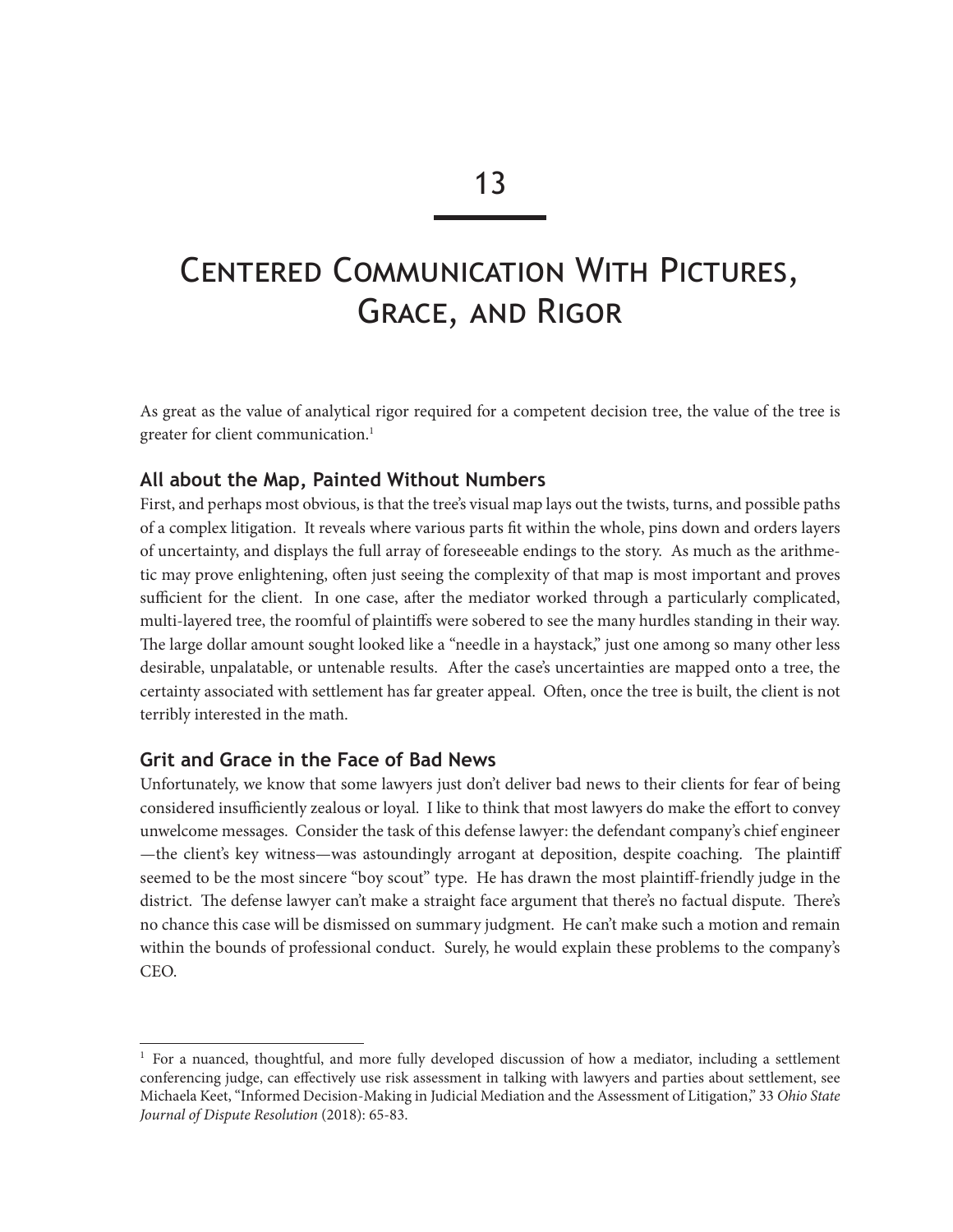#### 198 Risk and Rigor

Let's imagine that the CEO is somewhat hot-blooded, defensive, and unused to disagreement from those he considers subordinates, and that includes lawyers. It's easy to see how the conversation might not go well. Imagine lawyer and CEO sitting opposite each other, face to face. The CEO asks for an update, pushes for dismissal of this "nuisance" and is not at all happy when the lawyer explains his unwillingness to attempt that. "Well, fine, I get that there are rules, but our engineer is right—his credentials and experience are impeccable, and he will carry the case. The plaintiff was just plain reckless and now he's greedy." When the lawyer challenges these assertions, it feels like just that, a challenge. The dynamics of the conversation—face-to-face disagreement—can become uncomfortable.

The decision tree itself doesn't change the bad news or render the lawyer's analysis any rosier. But now replay the scene in your mind's eye, this time with lawyer and client seated either side by side, or even across the table but with the decision tree between them or up on a projector. (The lawyer might have brought a prepared tree structure, or he might draw it as they discuss the case.) When the lawyer explains the unwelcome developments, he and the client are both looking at the tree. The lawyer might have scribbled or typed factors relevant to his probability assessments on the tree document or on a separate sheet. Their joint task is analytical, as is their language, and it is directed at the decision tree exercise. In effect, the method intervenes; it becomes an inter-mediator. It doesn't change the bad news, but does tend to change their conversational dynamic. Perhaps it is too obvious to say that this is also helpful for official mediators seeking to discuss the merits with parties and counsel, without compromising perceived neutrality.

## **A Place to Offer the Lead or Piggyback Part Way**

We all know that people prefer to reach their own conclusions. They more readily accept the need to act on their own conclusions than those of others. Thus, to the extent that the client has generated or readily agreed with the tree's logic, structure, probabilities, and payoffs, that client is more likely to pay attention to the picture it paints and to its mathematical results. Unlike the last scenario described, the client may see summary judgment as impossible or a long shot where they understand the legal standard. He may see some of the risks on liability, if not as strongly as the lawyer or mediator. In other words, perhaps after some discussion, the client's views on most, if not all, issues may not be significantly different from that of his tree-builder lawyer or the mediator. If so, consider creating a tree with the client's preferred probabilities and estimated outcomes. Then just do the math to get the EMV and probabilities for each outcome.

Assuming the client's comfort with the method's logic, it's hard for him to reject the results of an analysis that was based on inputs he generated or agreed were sound. Imagine that the analysis reveals an EMV of \$375,000, a 40% chance of escaping liability, costs of \$75,000, and a range of net payoffs between \$200,000 and \$1,000,000 (including statutory costs and fees). Let's say that approximately 20% of the outcomes involve net payoffs higher than \$600,000. Even if the client was previously unwilling to settle for more than \$50,000, he may be willing to reconsider. Maybe he'll get to the \$250,000 or \$300,000 range, signaled as doable by plaintiff's counsel. When we own the input, it's harder for us to disavow the output.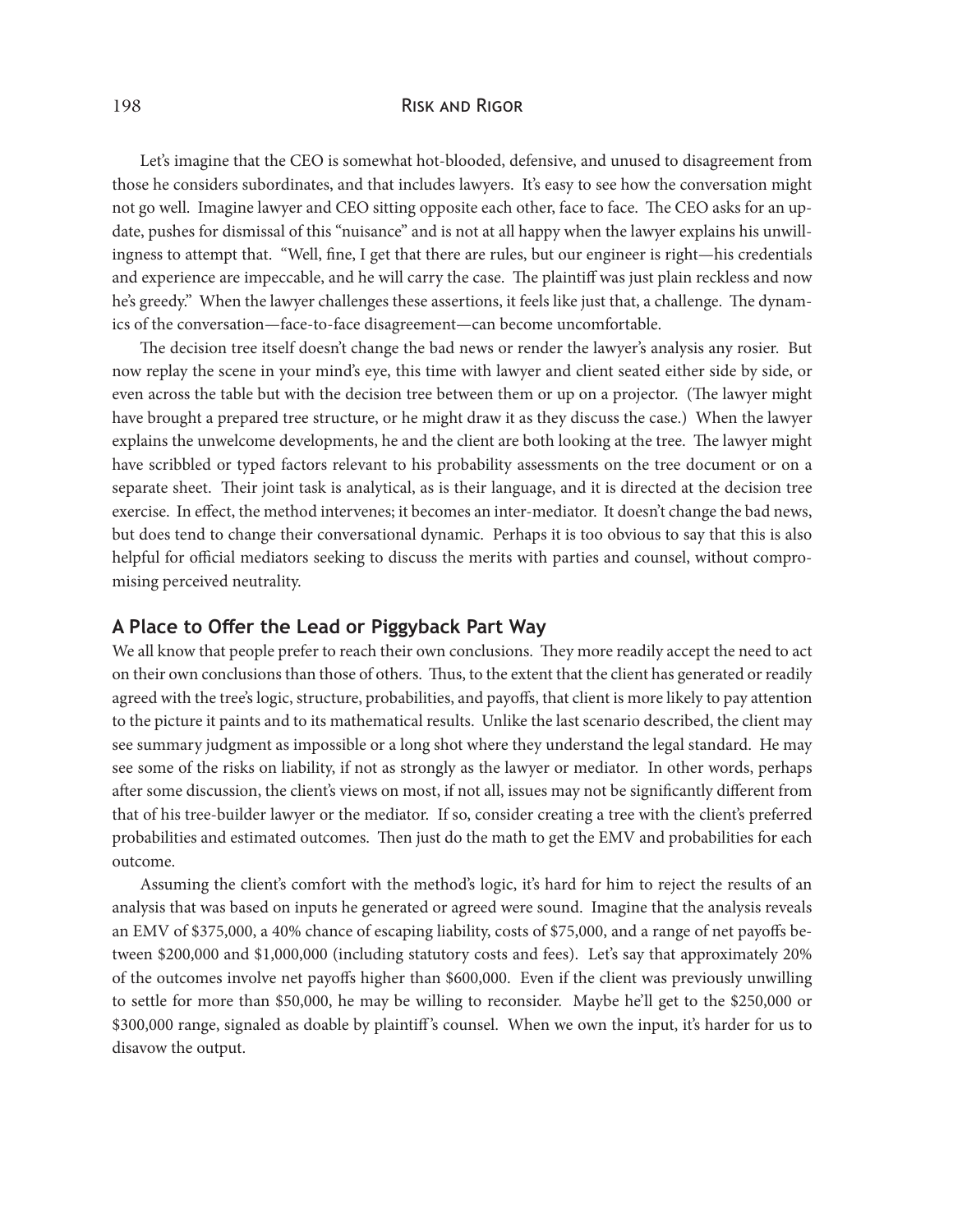Often, the tree-builder lawyer or mediator can "piggy-back" on select issues. In other words, seek and use the client's input or agreement on many issues; avoid quibbling over small stuff.<sup>2</sup> (Note however, at least for the lawyer, it is important to communicate your very different views on major issues.<sup>3</sup>) Imagine a negligence case in which you agree that the company's expert is strong, as are the documents, and there's a decent chance of escaping liability. But, let's also assume that, as a legal matter, you see a possibility of finding malice, willfulness, or recklessness and that will lead to double or treble damages. The client grudgingly acknowledges that this is technically possible, so it has to be on the tree. But he would assign it negligible probability—5%.

As the lawyer, you respectfully disagree. You acknowledge none of the company's engineers were actually willful or reckless, but experience tells you the jury that finds liability may be an angry jury. This will depend on the engineers' presentations, a disgruntled employee's credibility, and the plaintiff 's likeability. Unfortunately, the disgruntled employee was quite convincing and likeable at deposition, as was the plaintiff. The company's engineers could charitably be described as wooden and confusing. Thus, if liability is found, you think there's at least a 30% chance the damages will be multiplied. You can explain how you see it, and adjust the percentage. When you roll it back and review the outcome distributions, it's still difficult for your client to reject the entirety.

With some clients, one real benefit of working through the tree and its numerical estimates is that it may be unnecessary to challenge or disagree directly or immediately. Instead, you can gracefully suggest playing "what if?" for various uncertainties. Where the client insists that a probability is low, say 5%, you can suggest: "Just in case we draw a problem jury, let's start with your 5% and ask, what if it were 10%, or 20%, or 30%, what impact would that have? What would that tree look like?" You can change the percentages and roll it back each time. It can be persuasive to see an array of trees, various compromises from the lawyer's initial and unwelcome view, but still problematic.

One option is to display the range of results in a formal sensitivity analysis. Or, when particular questions are just too uncertain or prickly to discuss, it's helpful to suggest, "What if we just go with 50/50 on these—what if we really leave it to chance? After all, it has to be one way or the other." Again, the dialog has shifted from tug of war or ego to curiosity and a coin toss game.

#### **There It Is; and Its In There**

In some cases, a client's or lawyer's assertions about issues that underlie a prediction or settlement position seem to shift, a bit like a shell game, as the discussion proceeds. "Yes," acknowledges the business executive, "We said our suspicions about fraud were raised by the loss in income, but really it was all about the discrepancy in expenses." Or, "I see your point on that issue, but our case valuation really rests on our strength on this more important issue."

<sup>&</sup>lt;sup>2</sup> Whether or not the mediator should or will do so is a matter of some dispute in the field. This depends both upon the mediator's practice and competence, the client's and attorney's expectations, as well as mediation philosophies and constraints of provider expectations and governing law or court rule.

 $3$  Considerations of tact aside, the lawyer may be obligated to provide his own assessments at some point—assuming client wants to know them. In any event, the lawyer cannot mislead regarding those assessments.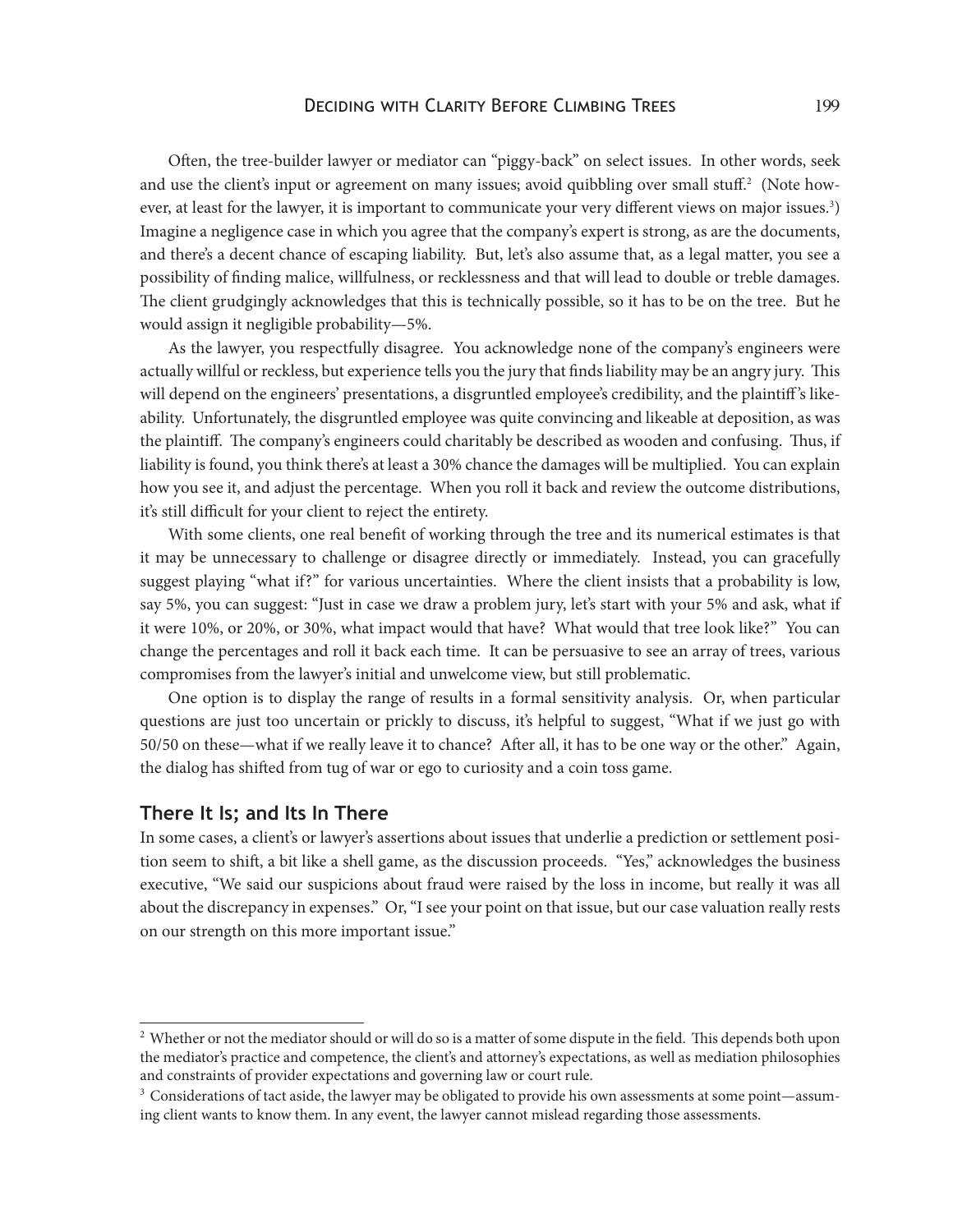#### 200 RISK AND RIGOR

When mapped on a tree, each issue is put in its place. It becomes apparent which issues have stronger and weaker impact on the analysis. For less important issues, the decision tree builder may be able to demonstrate that, even if that uncertainty is, in essence, taken off the table, or the damages argument in contention is granted, the overall results don't change much at all. Or, where an issue is indeed significant, it becomes clear that, if that issue is lost, the other issues under discussion just cannot outweigh it.

In other instances, the client will take comfort and put more stock in the decision tree where you can clearly point to where on that tree an important value has been placed. This brings to mind a terrible wrongful death case, in which the deceased had suffered for six months in a halo cast before succumbing to her injuries from a fall. Proving liability would have been fraught with legal and factual hurdles, which led to a relatively low estimated monetary value (EMV) when the case's tree was rolled back. The deceased's widower had initially felt that accepting settlement in the range of this dollar value meant disloyalty to his wife, as if he agreed her life was worth only that. For the widower, it was helpful to be able to point to the damages number on the tree in the millions of dollars, and to say, "First, there's no value high enough to measure your wife's life. Please know that for the purposes of this decision tree, we've assumed that if liability were found, a jury would find damages of at least \$2 million and up to \$5 million or more. And you can see those values—here they are—on the tree. It's the legal uncertainties and the math that operate to give us the other number." In fact, that mattered to the widower. He was able to feel that he had been loyal to his wife's memory, because the high values were visible "right in there."

#### **Subtle, Strong, and Welcome Powers**

As discussed, both lawyer and client benefit tremendously from thinking through the questions and analysis necessary to build the tree and assign probabilities and payoffs. The lawyer is forced to think carefully. The client understands where things stand when visible on a map. Hand waving, fuzziness, and confusion are reduced when lawyer and client view the branches, probabilities, and award estimates together. When questioning or discussing a particular legal or factual issue, it's helpful for the client to know where it sits, how it fits.

More subtle and just as powerful are the language of decision analysis and its ability to mediate and preserve the lawyer-client relationship.

The language of decision analysis is not emotional; it is rational and analytical. It requires serial acts of translation, from the more charged "great chance of beating those fools!" to "75%", or from "their CEO's arrogance can't hide!" to "40% chance of defense verdict." Indeed, it is fair to say that a client's willingness to entertain tree branches, percentages, and math indicates that he is at least tentatively adopting a "business judgment" approach. We know that businesses operate by assessing risk, cost, net profit, and loss; businesses sometimes cut losses, change course, or make other tough decisions in light of market experience, research, or educated projections. Business leaders generally opt against decisions that carry strong risks of cutting payroll or losing profit share.

The tree becomes a tangible representation of the "business judgment" perspective. Imagine a case with a simple decision tree that rolls back to an EMV between \$250,000 and \$155,000 (where the tree shows high possible exposure and uses probability estimates far more optimistic than the lawyer suggests). Yet, the plaintiff 's final, bottom line demand is \$100,000. No matter how angry the executive, it's harder to justify spending the company's money to roll this dice at trial. Seeing the case mapped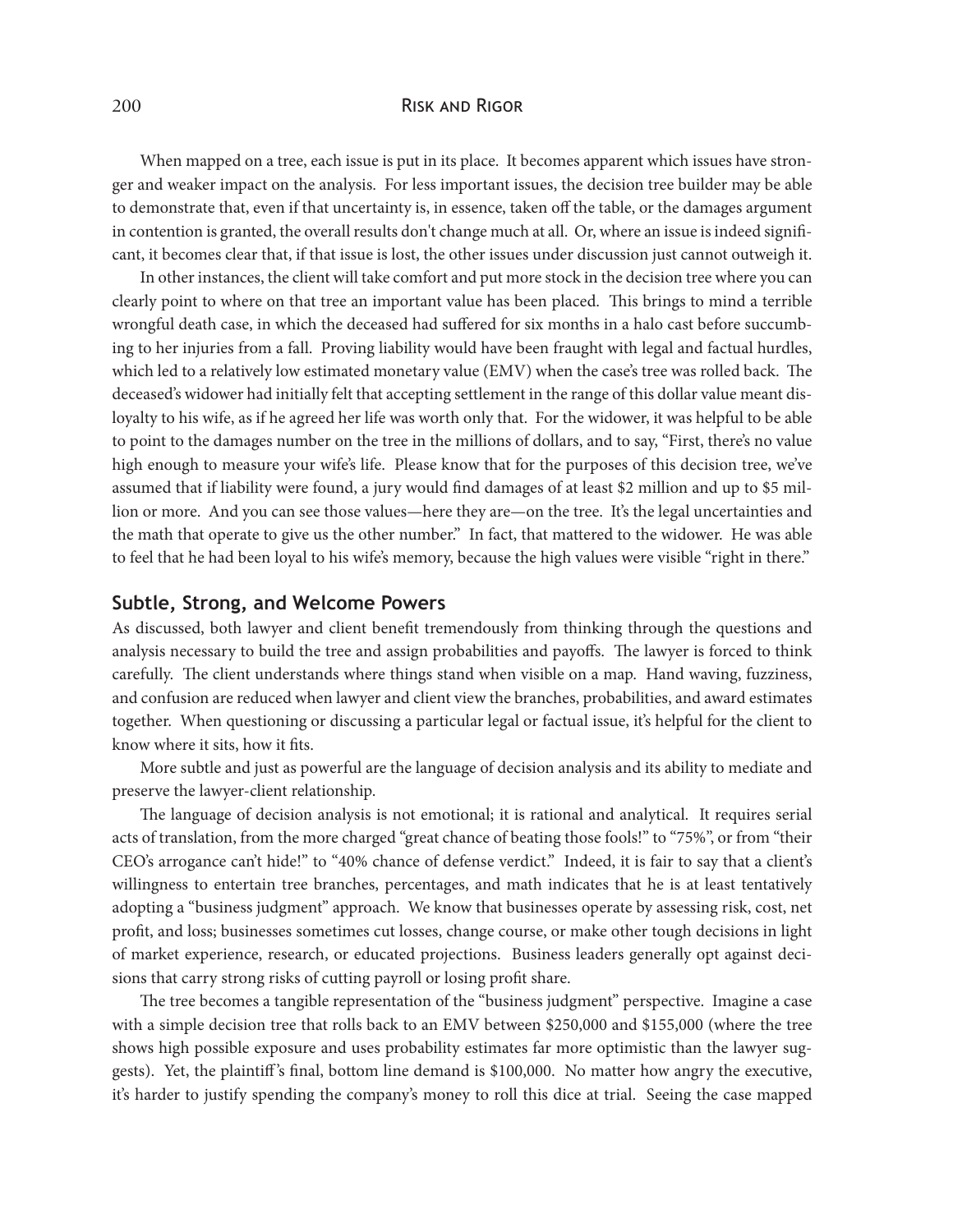on a tree literally separates the analytical from the emotional. The executive's avowed fealty to business considerations may enable the analytical to govern his settlement decision.

More broadly, and more accurately, the tree becomes a visual representation of "rationality" for a client struggling to make a decision. Even where the tree is very, very simple—win vs. lose in arbitration— I have seen it help the plaintiff separate his feelings from what he understands to be a "rational" look at the legal case. That facilitates his discussion about those feelings, and also enables him to see more clearly why a settlement number might be in his own best interest. While I can't speak from direct experience, I am told that a decision tree can have the same effect in the most emotional cases of all—divorce! Shortly after being introduced to the method, a lawyer reported using it with her divorce clients. Just seeing the decision tree's map of the stages, uncertainties, and possible outcomes in divorce litigation enabled some clients to better understand it and, having seen it, to follow its more rational path.<sup>4</sup> In fact, in my experience, there's no predicting who will be receptive to a decision tree and who will not. I've seen corporate executives reject it out of hand, and the "artiste" or theoretically unsophisticated clients fully embrace the force of its logic.

#### **Reality as Seeable, Touchable, and Evolving**

The ability to see the decision tree's map of the case's possible twists and turns makes it invaluable not only for discussion with those in the room or on teleconference, but also for decision-makers who are not present. It eases a concern that the client representative will fail to convey a full message to a committee, to the boss, to the company's chief financial officer. If the client representative has the decision tree in hand or even better, distributed it prior to their meeting, we have greater confidence that the full analysis will be presented. Or, the tree will prompt the ultimate committee or CFO decision maker to raise questions and seek more complete explanations tied to the analysis.

In many instances, the lawyer or mediator will have presented quite a convincing analysis to the client representative. She understands why it makes sense to settle a case at an unexpected amount, or even why it makes sense to reject an offer. Her challenge is to avoid higher ups' accusations that she "caved too easily" or "missed out." The decision tree document is solid back up. It allows the representative to present a decision tree with a significant risk of a \$900,000 loss and an EMV of \$250,000 as back up for a lower settlement and evidence of her negotiation skills.

Thus, the tree brings reality to uncertainty and prompts consideration of the impact of consequences that may indeed become real.

#### **Finally, the End of All Branches**

With full apologies to Mr. Shakespeare and real poets everywhere, I offer this final ode to decision tree analysis for legal practice.

*To use a decision tree or not to use a decision tree? That is the question:*

*Whether 'tis wiser to draw a tree and map all that uncertainty*

<sup>4</sup> Reported to the author by Elayne Greenberg, then a divorce lawyer in New Jersey, now a Professor and Director of the Hugh L. Carey Center for Dispute Resolution at St. John's University School of Law.